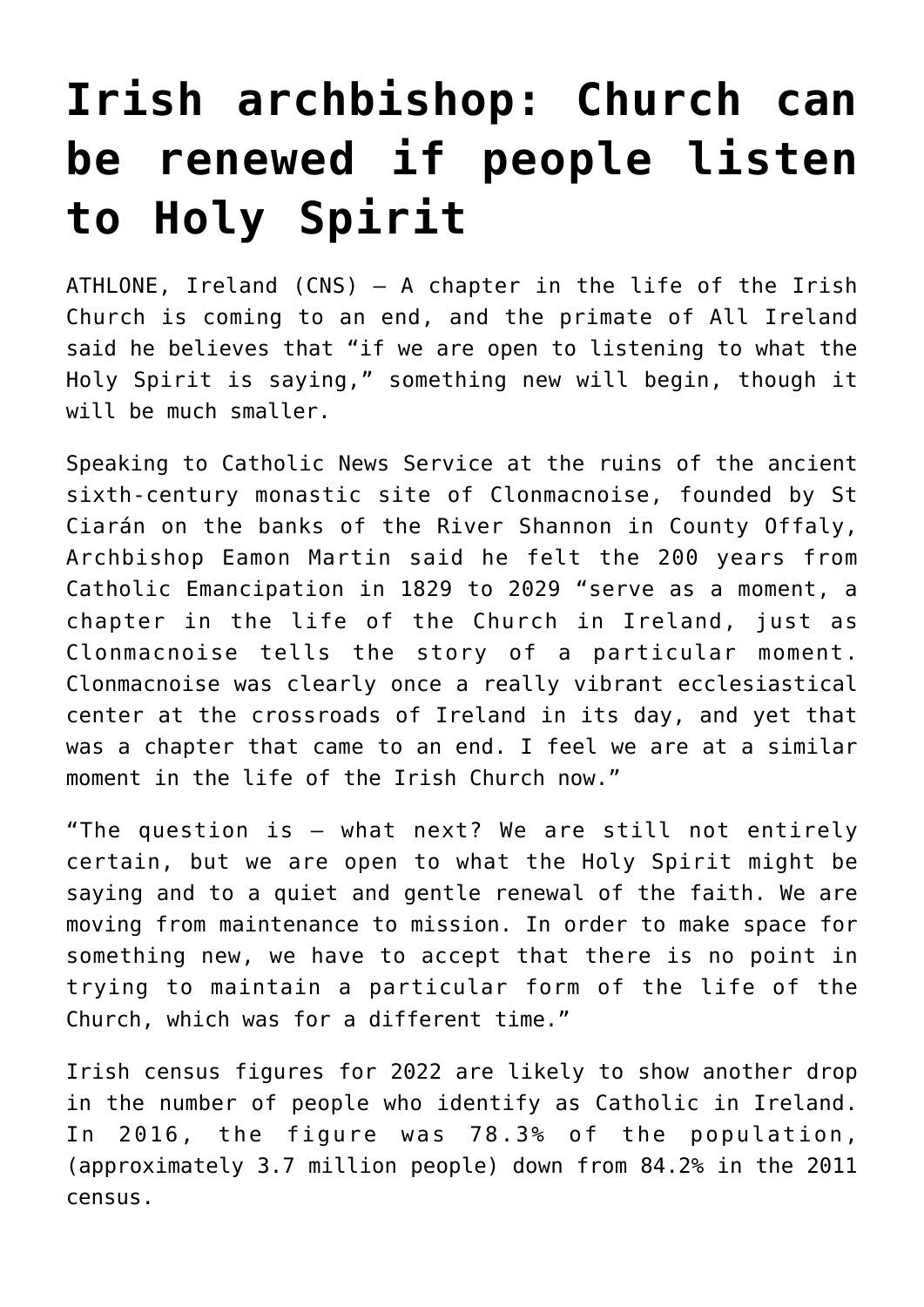Last year, Archbishop Dermot Farrell of Dublin told the journal Síolta, which is published by the national seminary in Maynooth: "The challenges facing me are pretty clear. We have an aging clergy and very few vocations to the diocesan priesthood or religious life. There is a major decline in the number of people who actively practice and live their faith." He stressed that clerical sexual abuse had irreparably damaged the Church's reputation in Ireland.

Archbishop Farrell warned that this could spell the end for Catholicism in Ireland if major changes were not implemented within the Church, because evidence of Christian belief in Ireland today "has, for all intents and purposes, vanished" and this "underlying crisis of faith was particularly acute among the younger generations." He added, "The current model of the Church is unsustainable."

Archbishop Martin told CNS on June 18: "One of the things that is coming across is the (pre-)synodal conversations is an awful lot of people are very passionate about their faith in Jesus Christ, very much in love with Christ, with the Church. But they want the Church to be open to something different."

Archbishop Martin spoke after a liturgy that concluded a daylong National Pre-Synodal Assembly, in which 160 delegates representing the 26 dioceses in Ireland, religious congregations and Catholic groups met to reflect on the findings of the 40 submissions that emerged from the local diocesan listening phase in preparation for the 2023 Synod of Bishops on synodality.

The reflections gathered in the assembly will help shape the content of Ireland's national synthesis, to be submitted to the Vatican by Aug. 15.

The synthesis will be overseen by the Synodal Pathway Steering Committee, and the chair of the committee, Nicola Brady, pledged to publish the final report as a gesture of